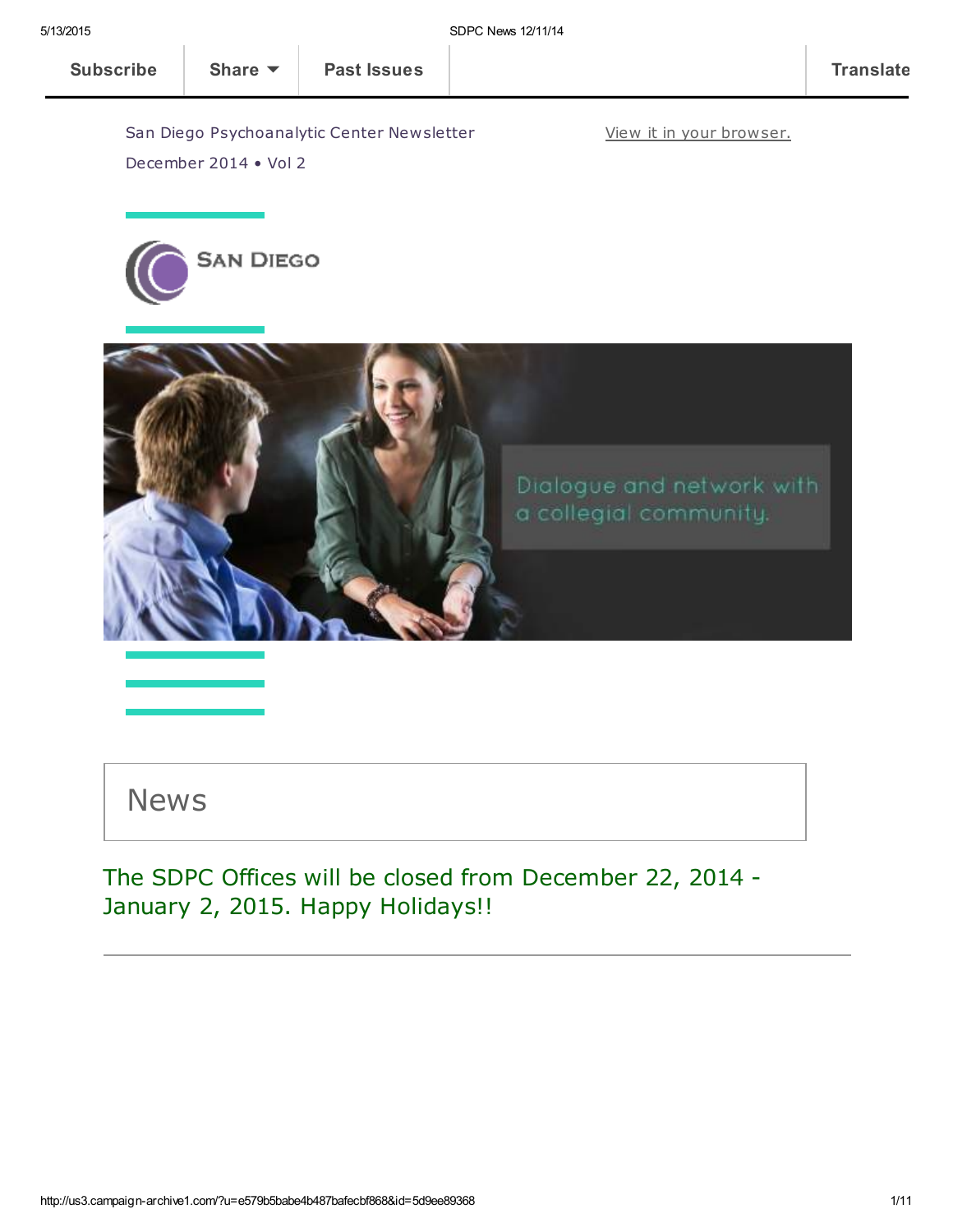

Mojgan Khademi, Ph.D. has been selected to receive one of this year's Edith Sabshin Teaching Awards given by the American Psychoanalytic Association. The Edith Sabshin Teaching Award recognizes members of the American Psychoanalytic Association (APsaA) who have made outstanding contributions as educators of students who are not candidates.

Teaching non-candidate students is one of the most significant ways in which psychoanalysts contribute to our field, and to education. The late Dr. Edith Sabshin, in whose honor this award is named, was known for her abilities as a "natural" teacher, and was the founding Chair of the Candidates' Council (previously known as the Affiliate's Council), predecessor of the current Committee on Student/Resident Associates. Mojgan has been recognized by her colleagues at the San Diego Psychoanalytic Center as espousing the virtues of the late Dr. Edith Sabshin by being a superior educator, with a style and commitment to education to which others can aspire.

Her award will be presented before the start of the Afternoon Plenary during the 2015 National Meeting, which will take place on Friday, January 16, in the Grand Ballroom of the Waldorf-Astoria Hotel, NY. and her name and membership in SDPC will be published in APsaA's quarterly magazine, The American Psychoanalysts (TAP).

Congratulations, Mojgan!

# With much gratitude during this holiday season, we give special thanks to the following 2014 SDPC member donors:

Barbara Rosen, Bryan Bruns, Cal Colarusso, Caroline de Pottel, Daniel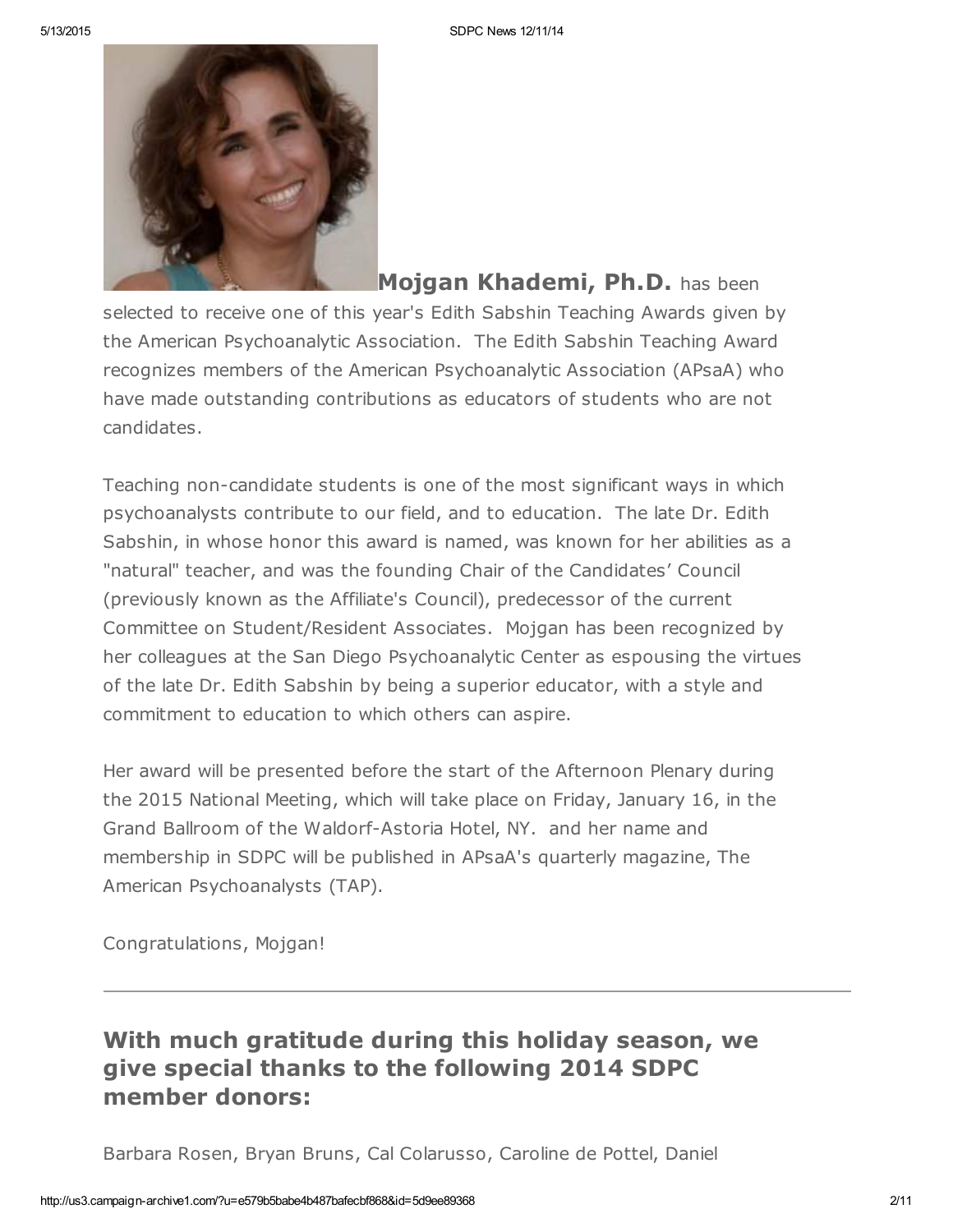#### 5/13/2015 SDPC News 12/11/14

Blaess, Dan Gardner, Haig Koshkarian, Harry Polkinhorn, Joanne Callan John Hassler, Lee Jaffe, Maria Ritter, Nadine Levinson, Reid Meloy, Rick Hall Sonya Hintz, Tim Rayner

THANK YOU FOR YOUR SUPPORT!

# Donate to SDPC Through [Amazon](http://www.sdpsychoanalyticcenter.org/node/395#overlay-context=node/395) Smile

[AmazonSmile](http://smile.amazon.com/about) is a simple and automatic way for you to support SDPC every time you shop, at no cost to you. Amazon will donate 0.5% of the price of each purchase you make through AmazonSmile to SDPC. Sign up now and specify San Diego Psychoanalytic Center as the organization of your choice.

# SDPC Member Spotlight

# Jesús González-Monreal

Student, SDPC Adult Psychoanalytic Program



Hometown: Tijuana, Baja California, México

## What was your pathway toward entering the mental health field?

I was always interested in human behavior. After finishing the B.A. in General Psychology in Tijuana, Mexico, I began working in neuropsychology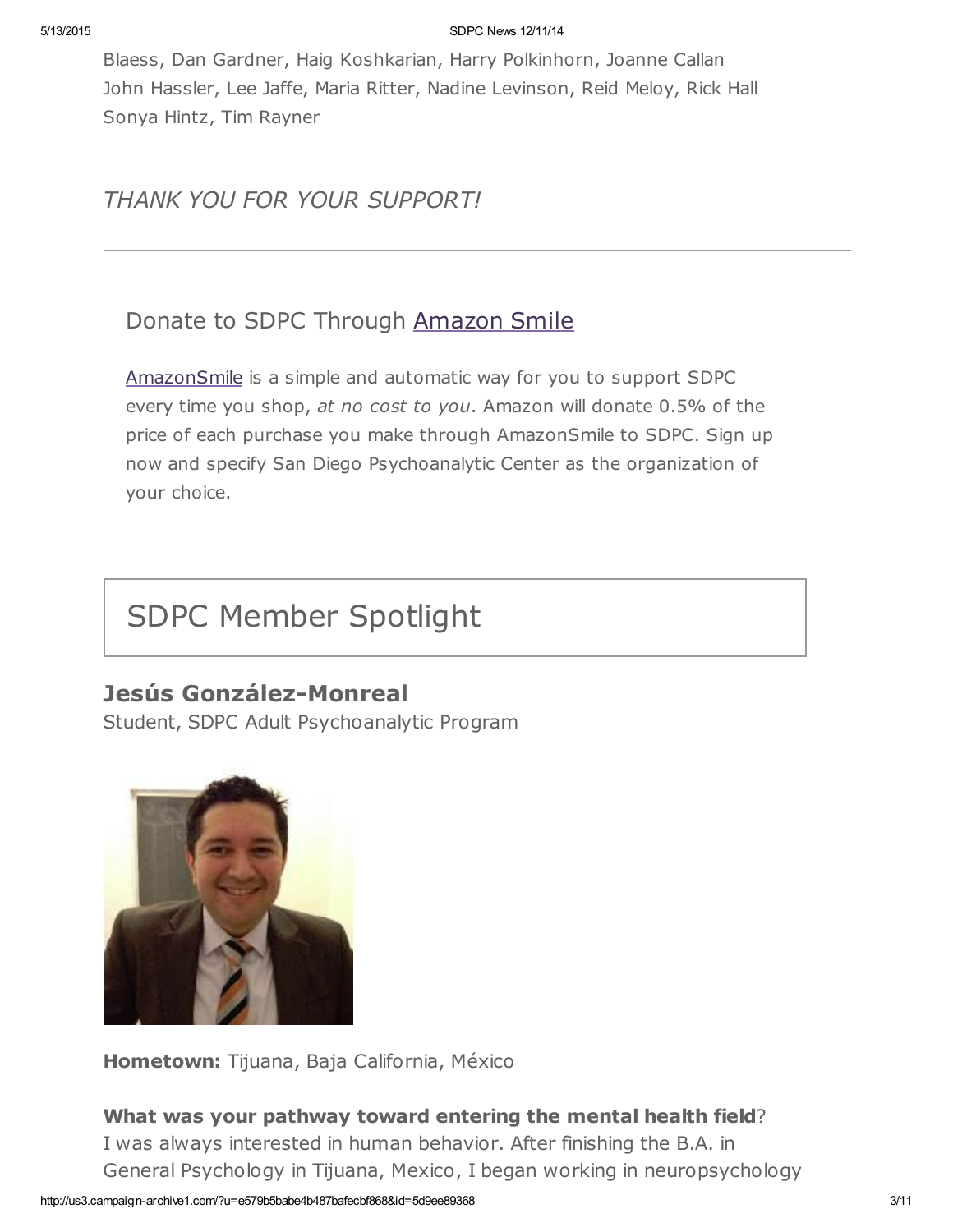#### 5/13/2015 SDPC News 12/11/14

and evaluating cognitive development in children. After treating children in the autistic spectrum I began to see patients in psychotherapy. This work was in the city of Tijuana. However, at the same time I was working in SDSU in the Public Health Department in the Center for Behavioral Epidemiology and Community Health (C-BEACH) in research of health behavior regarding habits of smoking, tuberculosis, physical activity in adolescents, specifically in the immigration community. In doing research questionnaires in bicultural communities I saw the need of treating the individual as a way of understanding the motivation behind certain behaviors related to health in general.

## And what drew you to psychoanalysis/psychoanalytic

**psychotherapy?** My interest in psychoanalysis began when I was in High School. Reading philosophical thought, I saw many authors that spoke about the importance of psychoanalysis to comprehend the reality of the other. When choosing a degree, philosophy was my main interest, however because psychoanalysis was my main attraction to mental health, I decided to first study the clinical experience of treating the other, leaving philosophy for a future day. Psychoanalysis and psychoanalytic psychotherapy are an essential theory of mind that takes a complicated path to understanding how unconscious thought creeps up behind our behavior and choices.

Tell us about your educational experience thus far at SDPC: Particular courses, experiences, teachers, supervisors/consultants that have been most formative? The experience at SDPC has been very enriching; the instructors are very knowledgeable, patient, and humble in the way of describing their own experience. I felt a sense of community and even family, at the end of my training in the psychoanalytic psychotherapy program. In my current training in the psychoanalytic program the stakes are even higher, with a more intense and rigorous but also rewarding training. It is an experience I will not forget.

How has your training in psychoanalysis or psychoanalytic psychotherapy affected a) your practice, and b) your professional development? Other areas of life? I believe because of my training in the SDPC I engage with patients early on in the treatment, the respect and patience I feel for the patient is sincere. The interest in theory and supervision are essential to work as a mental health professional and the training I have received has been the most important in all of my academic training. As far as in my own personal life, it is impossible not to work with your mind, to understand clients, the vicissitudes of conscious thought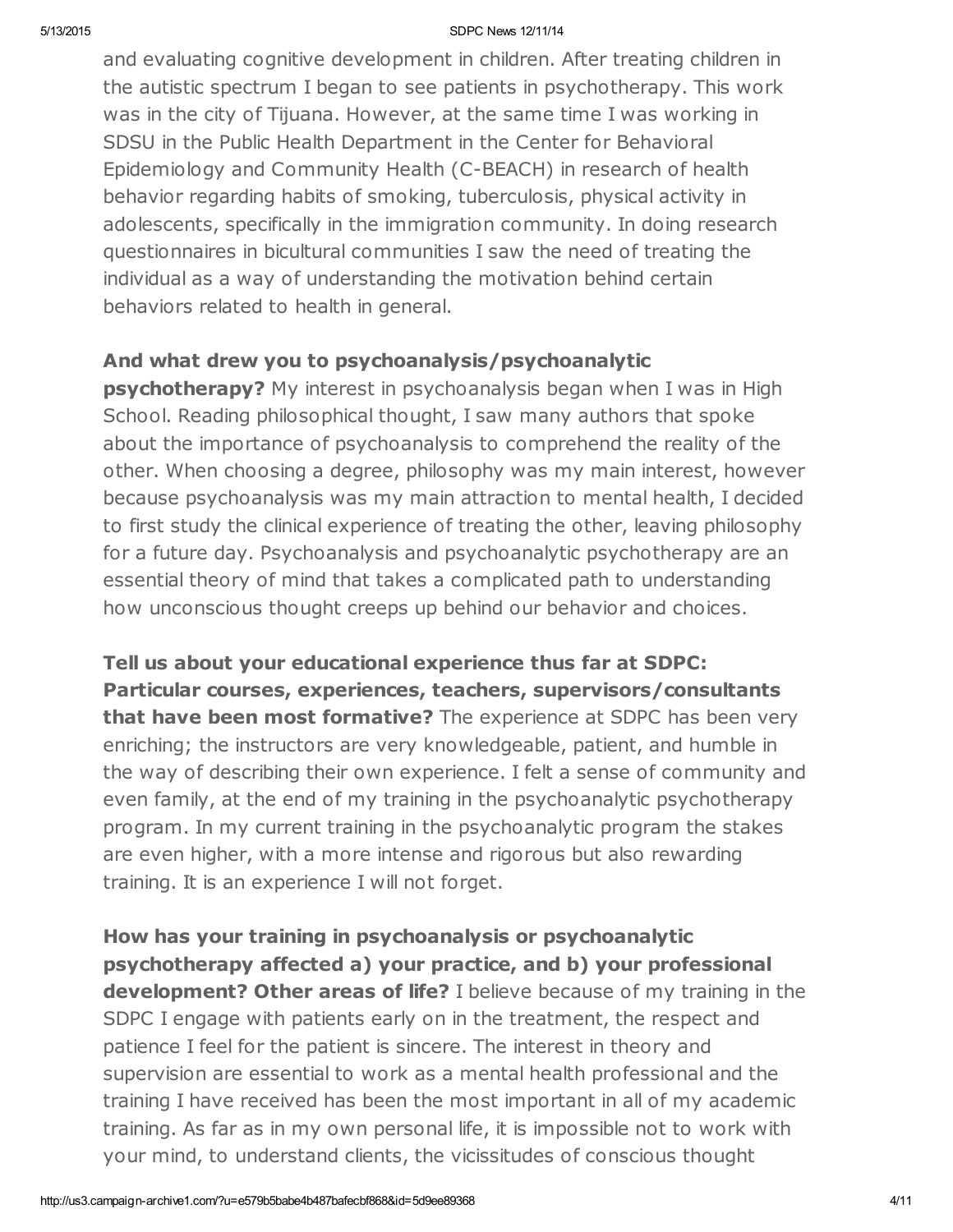seriously enough, and not question yourself and your choices.

How else have you applied your analytic knowledge? I have a strong interest in philosophy and literature; I can say with certainty that psychoanalysis has complimented greatly those fields, in understanding via a different lens the complexity of thought.

What is something very few people know about you? I am passionate about two other things besides psychoanalysis: American professional football and Opera. This may sound strange but they actually compliment each other in a way. Both deal with strong emotions and both are very entertaining and fun.

Tell us about your practice and who you are most interested in **working with.** I am interested in working in analysis and psychotherapy with adults. The majority of my patients I work with are diagnosed with a personality disorder, with difficulties of impulse control; however I also see high functioning patients.

Where is your practice, and how can potential patients contact you? In Tijuana Mexico, my contact info is at my email: [jesusrglez@hotmail.com.](mailto:jesusrglez@hotmail.com)

# SDPC Educational Events

# Grievance As a Container of the Negative

Guest Presenter: Maxine Anderson, M.D.

When: Friday, January 30, 2015 7:30-9:30 p.m. (7:00 – registration/wine and cheese)

Where: SDPC

Cost: Members free, non-members \$25, students \$15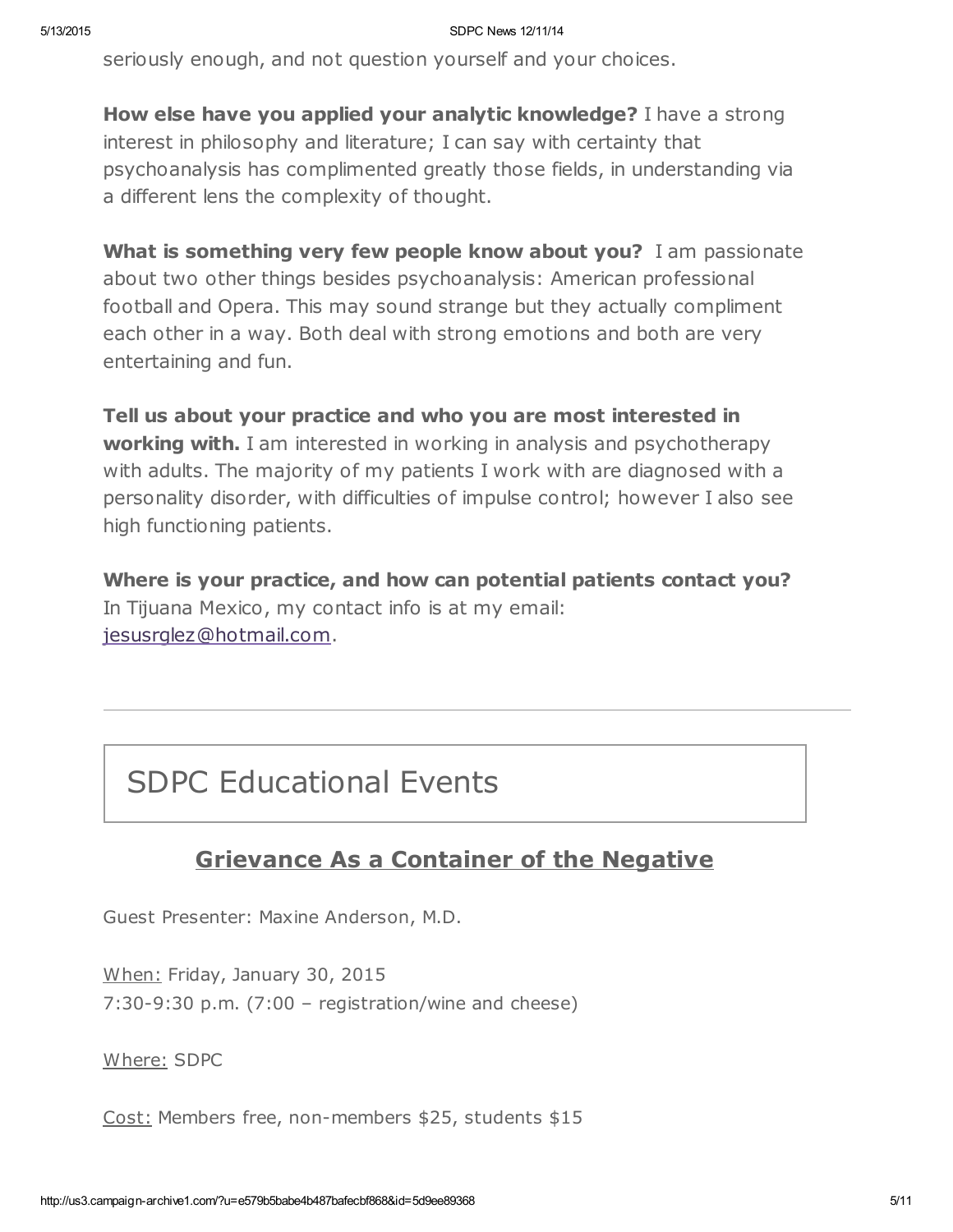## [Register](http://www.sdpsychoanalyticcenter.org/register-and-pay-online) and Pay

#### CEUs: 2

While grief may lead to mourning and emergence from loss, grievance, especially stemming from early parental loss, may lead to the frozen, deadened entanglement with the lost object that is akin to Freud's concept of melancholy. This discussion will review some understanding about grievance and attempt to demonstrate in detail the clinical to and fro that may transform grievance into resolvable grief, while also respecting the massive de-animating resistance (entrenchment) that such grievance can mount against efforts to bring warmth and understanding.

### Presenter Information:

Maxine Anderson, M.D. is currently a Training and Supervising Analyst at the Seattle Institute of Psychoanalysis, and a Clinical Professor in the Department of Psychiatry and Behavioral Sciences at the University of Washington. She was previously on the faculty at the Tavistock Clinic in London, England, and has published several papers in journals such as The British Journal of Psychotherapy, Journal of the American Psychoanalytic Association, and Psychoanalytic Inquiry. She has participated in numerous seminars and presentations regarding the Kleinian perspective on the human personality and ways of addressing aspects of the personality and especially unconscious processes.

## Couples Therapy: A Psychoanalytic Systems Model

Guest Faculty: Felise Levine, Ph.D., presenter; Sheila Sharpe, Ph.D., discussant

This clinical presentation will focus on a couple in treatment using a psychoanalytic systems theory framework. Transferencecountertransference, unconscious contracts, complementarity, and competitiveness will be among the themes discussed.

When: Friday, May 8, 2014 - 7:30pm to 9:30pm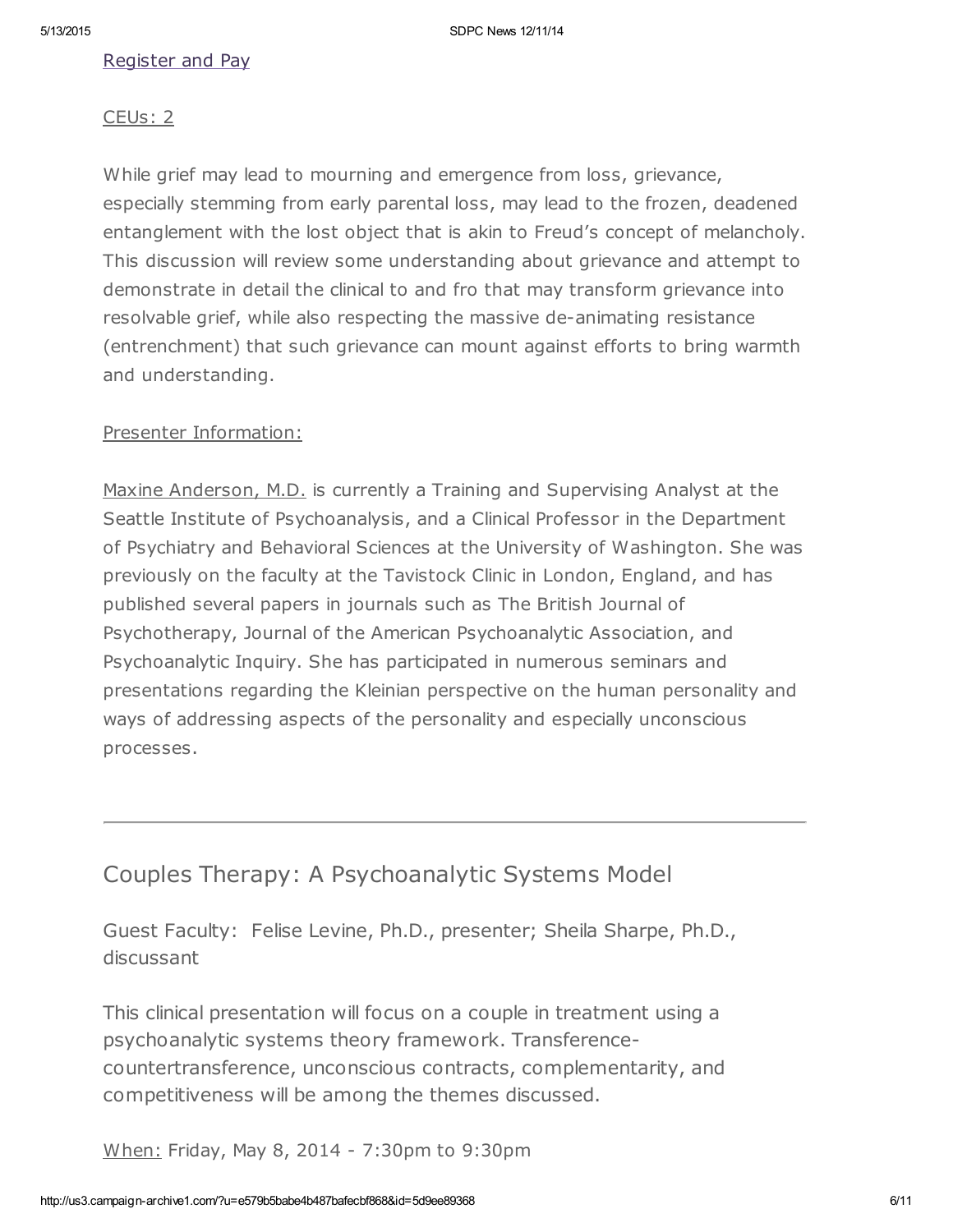7:00 PM - Registration/Wine & Cheese

Where: SDPC 858-454-3102(voice) 4455 Morena Boulevard, Suite 202 San Diego, CA 92117 United States

CEUs: 2

Cost: Free for SDPC Members Non-members \$25, Students \$15

[Register](http://www.sdpsychoanalyticcenter.org/register-and-pay-online) and Pay

Presenter Information:

Felise B. [Levine,](http://www.sdpsychoanalyticcenter.org/members/profiles/82#profile-main) Ph.D., is a licensed psychologist, a psychoanalyst, and a family/couples therapist in private practice in La Jolla. She is co-author, with James L. Framo and Timothy T. Weber, of the book Coming Home Again: A Family-of-Origin Consultation. She is past president of the San Diego Psychological Association and serves on the faculty of the Psychoanalytic Psychotherapy Program at SDPC.

Sheila A. [Sharpe,](http://www.sdpsychoanalyticcenter.org/members/profiles/103#profile-main) Ph.D., specializes in treating couples and individuals in private practice in La Jolla, California. She is the author of the book The Ways We Love: A Developmental Approach to Treating Couples (Guilford Press, 2000) and has published several articles on couples therapy. She is on the faculty of the San Diego Psychoanalytic Center and teaches in the Psychoanalytic Psychotherapy Program.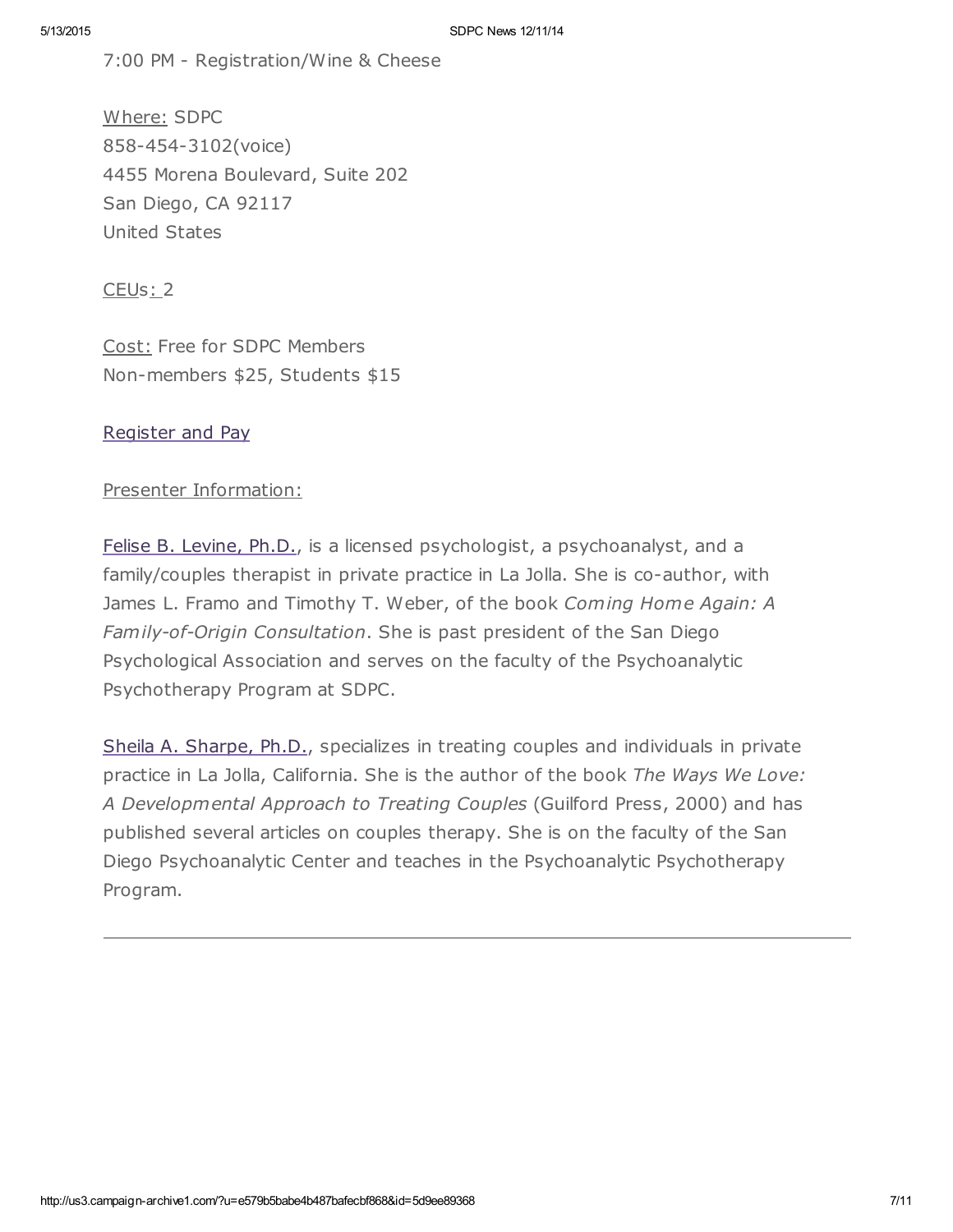

## **FIRST ANNUAL SDPC WRITING SYMPOSIUM**

**CALL FOR PROPOSALS Deadline Extended** Writing about the Difficult Character in Psychoanalysis and Psychoanalytic Psychotherapy

Plenary Speaker: Reid Meloy, Ph.D. Date of Symposium: May 16, 2015; 8.30-4 Proposal Submission Deadline January 5, 2015

**Cost of Symposium:** 

CEU credit

#### Possible areas for exploration:

How can clinical writing be used to formulate countertransferences to difficult patients?

What are the pitfalls and advantages of reliance on vague diagnostic labels in writing about difficult cases?

What can metaphor and symbolic imagery contribute to articulating an understanding of mutative action with the difficult patient?

How does narrative structure influence diagnostic formulation in reports of difficult patients?

In what ways do the conventions of story-telling (character, plot, descriptions of scenes or persons, etc.) overlap with case-report writing practices, with reference to writing about difficult patients?

Instructors:

Harry Polkinhorn, Ph.D.

Caroline de Pottél, Ph.D.

Théodore Géricault, Kleptomaniac, 1822 from Portraits of the Insane

#### **Symposium Concept and Presentations:**

"Writing about the Difficult Character" is conceived as a series of open-ended, collegial discussions among those with an interest in deepening their understanding of demanding patients using writing in new ways. Since the symposium will not feature the presentation of polished written arguments but will facilitate a more informal approach, SDPC encourages full participation (presenters and audience). A range of writing styles will be invited, from standard clinical case reports to the personal essay, memoir, and so on. Sufficient time will be allocated for open discussion in addition to presentation.

Link to SDPC Website for additional details about proposal submission and **Symposium registration** 4455 Morena Boulevard, Suite 202, San Diego, California 92117

Telephone 858-454-3102 Facsimile 858-454-0075 Email: sdpc.michelle@gmail.com Website: www.sdnc.oro

# See more upcoming educational events [here.](http://www.sdpsychoanalyticcenter.org/community-connections/upcoming-events)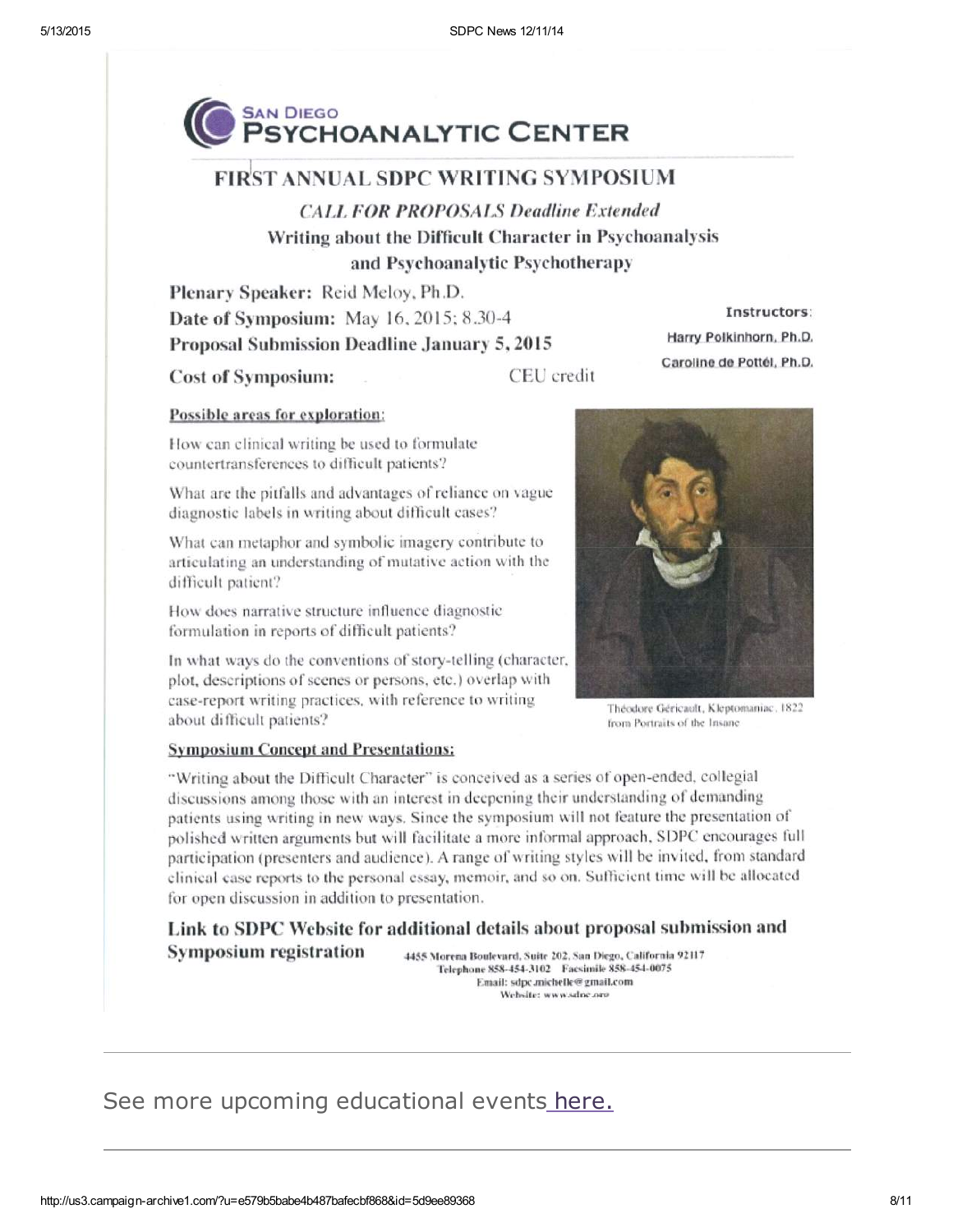The San Diego Psychoanalytic Center is dedicated to promoting the relevance and vitality of psychotherapy and psychoanalysis

Advanced Training Innovative, inspiring and individualized education

Continuing Education Educational events for mental health professionals and the public about psychoanalytic thinking and clinical applications in diverse settings

Mentoring Fellowship for mental health trainees early-career therapists

Community Involvement Connections with mental health professionals, academic institutions, and professional societies

#### Referral Service

Referrals for psychoanalysis and psychoanalytic psychotherapy for adults, adolescents and children in the San Diego area (619-615-8428)

Events and Celebrations Upcoming event: Spring celebration to honor new grads

Collegial Connections Community of supportive, experienced, and dedicated psychoanalytic therapists

Practice Promotion Support in building your therapy practice

# Services Offered By SDPC Members

Please send your Announcements to: sdpc.michelle@gmail.com

# SDPC Member Classifieds

Please send your ads to: sdpc.michelle@gmail.com

REMINDER: Please send all future announcements/event advertisements to Ms. Michelle Spencer at: sdpc.michelle@gmail.com. They will be included in the next volume of the SDPC weekly newsletter.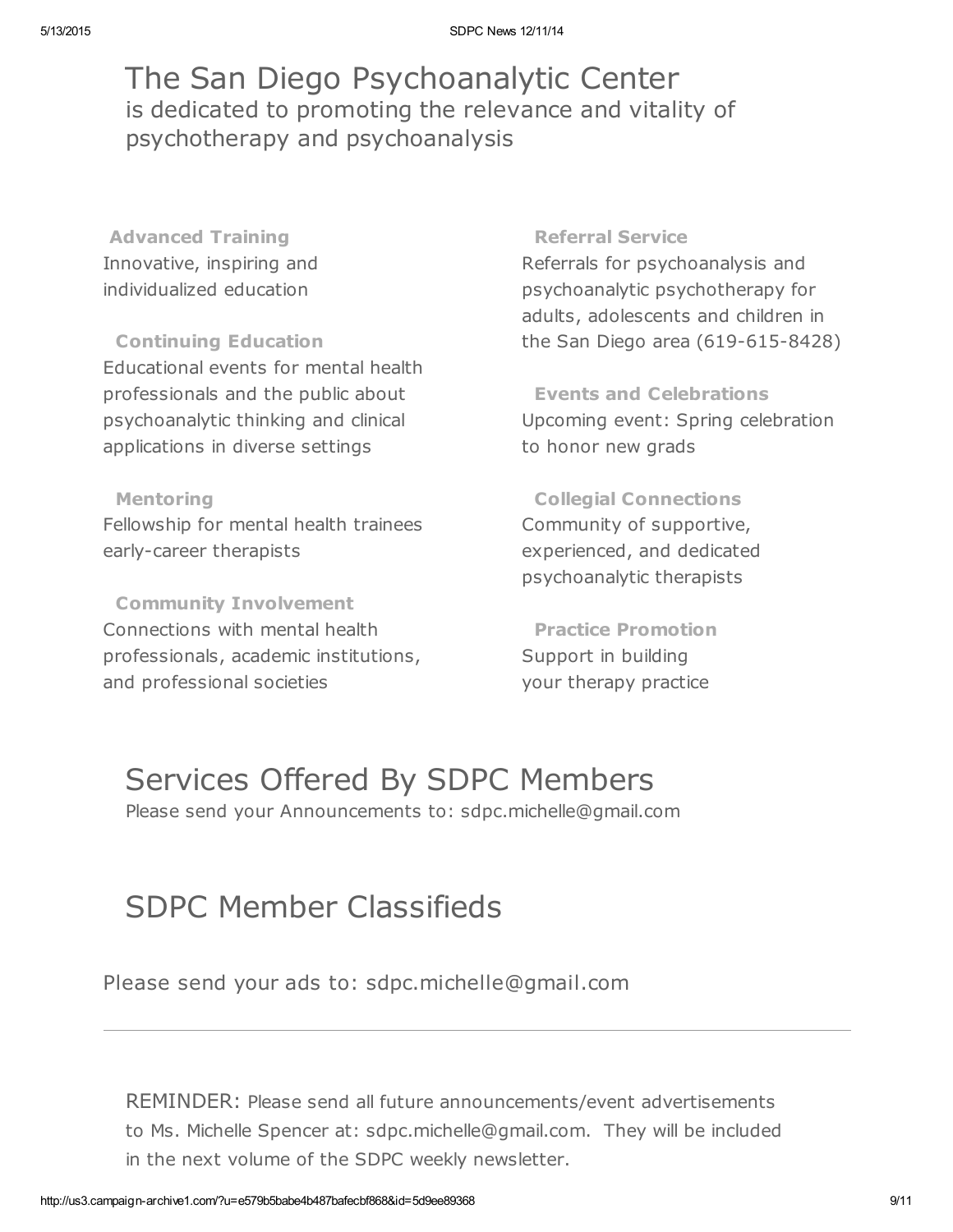# Donate to SDPC Through [Amazon](http://www.sdpsychoanalyticcenter.org/node/395#overlay-context=node/395) Smile

[AmazonSmile](http://smile.amazon.com/about) is a simple and automatic way for you to support SDPC every time you shop, at no cost to you.

Amazon will donate 0.5% of the price of each purchase you make through AmazonSmile to SDPC.

Sign up now and specify San Diego Psychoanalytic Center as the organization of your choice.





# San Diego Psychoanalytic Center

4455 Morena Boulevard • Suite 202 • San Diego, CA 92117 Ph: 858-454-3102 Fax: 858-454-0075

Established in 1973 as a non-profit 501c3, the San Diego Psychoanalytic Center provides advanced mental health training in psychoanalysis and psychoanalytic psychotherapy; mentoring; community education; and public service to San Diego County.